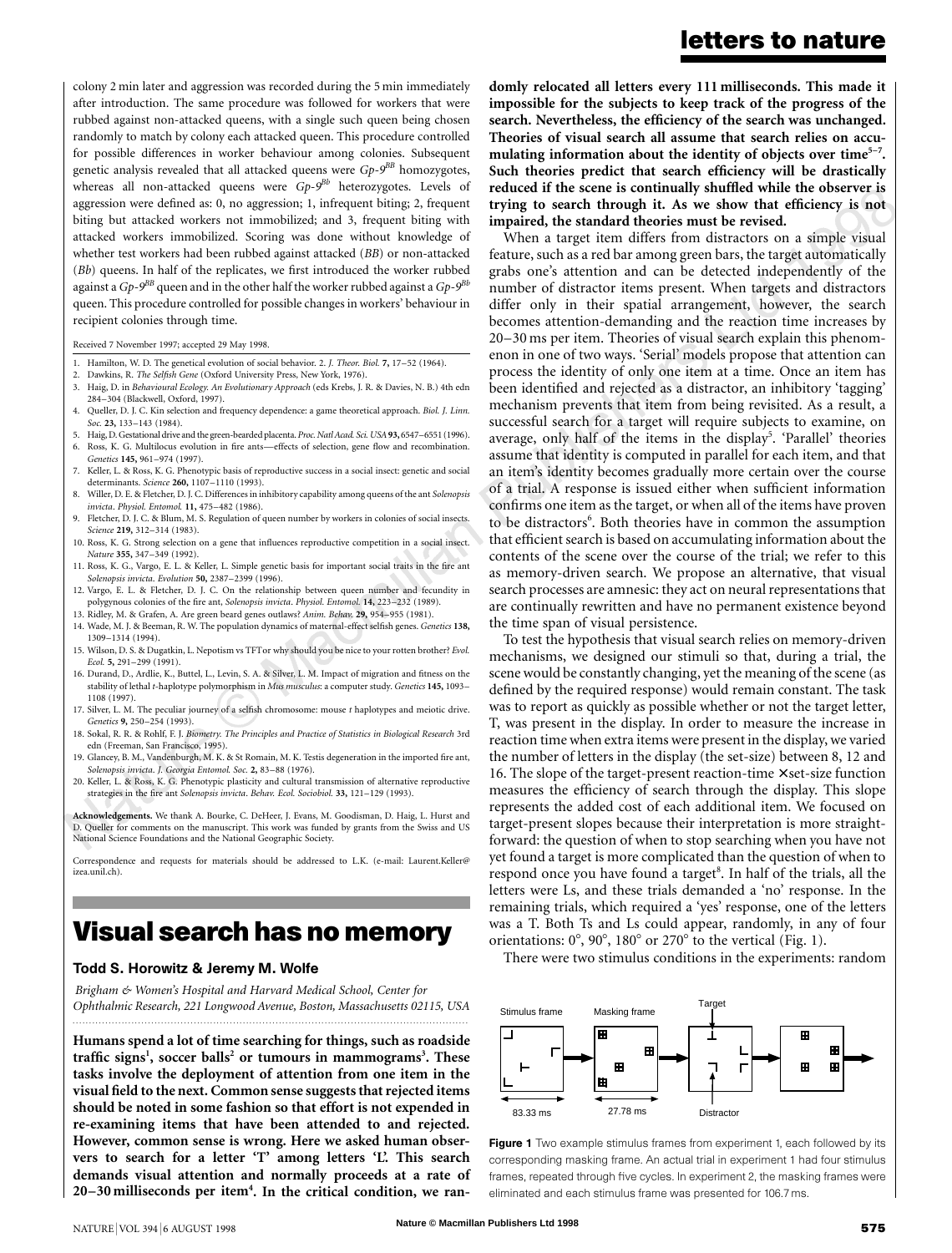### **letters to nature**

and static. In the random conditions, the stimulus locations were changed every 111 ms (Fig. 1). For any memory-driven search mechanism, this manipulation would be disastrous. It would cripple parallel accumulation of information about the identity of a particular letter. A serial model would be unable to keep track of where the letter had been, and would be forced to resample already searched locations. For a given rate of serial sampling of items, Monte Carlo simulations show that serial sampling with replacement should result in mean reaction time  $\times$  set-size slopes that are twice as steep as those resulting from the normally assumed serial sampling without replacement.

In contrast, an amnesic search mechanism would be oblivious to the randomization manipulation. For simplicity, we will describe only the serial version of an amnesic system, although an equivalent parallel interpretation can also be developed. Our model assumes that the visual system generates a priority ranking of each item in the field according to the salience of the item. This neural representation is somewhat noisy and fluctuates dynamically. Under normal circumstances, this priority ranking would reflect important feature differences in the scene (such as colour and size) and thus allow attention to be efficiently guided to the most likely target locations, effectively gating out stimuli that are unlikely to be targets<sup>9</sup>. The stimuli in these experiments were specifically designed so as not to allow such guidance.

As the representation is assumed to be noisy, there will be



Figure 2 Results of experiments 1 and 2. a, Mean correct target-present reaction times (RTs) plotted against set size for the random and static conditions from experiments 1 and 2. Squares denote the static condition and circles the random condition. Filled symbols represent experiment 1 (masked) and open symbols experiment 2 (unmasked). Error bars indicate the s.e.m. The main finding is that changing the location of items every 111 ms (random condition) does not alter the efficiency of visual search (the slope of the lines). **b**, Error rates by set size, stimulus condition and experiment. For each set size, bars from right to left indicate the masked static condition, the masked random condition, the unmasked static condition, and the unmasked random condition. Error bars indicate the s.e.m. More errors are committed under the more difficult, random conditions. However, subjects are not trading off accuracy for speed.

t an<br>1us,<br>.ing spurious differences in salience even between identical items. As a consequence, the priority assigned to each item will change over time, even in the static case. An amnesic search would proceed by determining the most likely (salient) target at the moment and directing attention to that location. If that item were to be identified as a non-target, the next item would be selected according to the same criterion, its momentary salience. From the point of viewof an amnesic mechanism, there are *n* items at any given moment. Thus, with every sample, the system would have a 1/*n* chance of picking out the target. When the stimuli are shuffled about between samples, a memory-driven model cannot keep track of where it has been and loses information. An amnesic mechanism, in contrast, does not keep track of items under static conditions and therefore does not lose anything when the stimuli are shuffled.

Figure 2 shows the results of correct target-present trials in two experiments; in the first experiment masked stimuli were used, in the second unmasked stimuli were used (see Methods). Subjects are slower and slightly less accurate in the random conditions. However, the slopes of the random and static target-present reaction-time  $\times$  set-size functions (Table 1) are statistically indistinguishable for both experiments  $(t_{\text{masked}}(8) = 0.13, P < 0.50;$  $t_{\text{unmasked}}(8) = 1.52, P > 0.15$ . This agrees with the predictions of the amnesic model. In contrast to the predictions of the memorydriven-search theories, there is no evidence that subjects are searching half as efficiently in the random conditions as in the static conditions. In fact, shallower slopes are produced under random conditions than under static conditions. Data for the masked and unmasked conditions are comparable, indicating that the flickering masks in experiment 1 did not noticeably affect the search.

Although the slopes of the reaction-time  $\times$  set-size functions are no steeper in the random conditions, the mean reaction times do appear to be longer; however, the reaction-time cost is reliable in only experiment 2 ( $F(1, 8) = 18.81, P \le 0.005$ ). We suspect that any increased mean reaction times reflect subjects' decreased confidence in their responses. Consider a subject who believes she has found a target. In the static case, the physical stimulus is still available for confirmation, whereas in the random case it is not. The slope data show that, contrary to the predictions of any memory-driven account, search efficiency is similar under random and static conditions. The mean reaction time data merely indicate that subjects may be less confident in the random condition.

Error rates are higher under random conditions. This is not surprising because the random conditions are more difficult than the static conditions. However, it does raise the possibility of a speed–accuracy trade-off. Artificially shallow slopes might occur if subjects guess early in a trial rather than waiting to confirm the presence of a target. Half of the time their guesses will be correct and will contribute to a shallow slope. Half of the time they will be wrong, producing 'false alarms'. Conversely, when the target is difficult to find, subjects may give up and inaccurately respond 'no', thus unfairly taking long reaction times out of distribution.

In a third experiment, we eliminated the option to respond 'no' by having subjects respond to target identity, rather than target presence. A target letter 'E' or 'N' was present in each trial, embedded in distractors selected from the remaining letters of the alphabet (except 'I' and 'J'). Subjects identified the target letter. Otherwise, the procedure was identical to that of the unmasked experiment.

| Table 1 Reaction-time $\times$ set-size slopes for experiments 1 and 2 |                                              |                                              |                                           |                                           |
|------------------------------------------------------------------------|----------------------------------------------|----------------------------------------------|-------------------------------------------|-------------------------------------------|
| Target                                                                 | Present                                      | Present                                      | Absent                                    | Absent                                    |
| Condition                                                              | <b>Static</b>                                | Random                                       | <b>Static</b>                             | Random                                    |
| Masked stimuli<br>Unmasked stimuli<br>Target identification            | 18.76 (3.66)<br>20.89 (3.59)<br>34.67 (3.20) | 18.13 (4.66)<br>11.51 (3.54)<br>29.53 (3.02) | 50.42 (4.25)<br>42.00 (6.07)<br><b>NA</b> | 23.74 (6.75)<br>12.18 (4.19)<br><b>NA</b> |

Data are shown as ms per item, means  $\pm$  s.e.m. NA, not applicable.